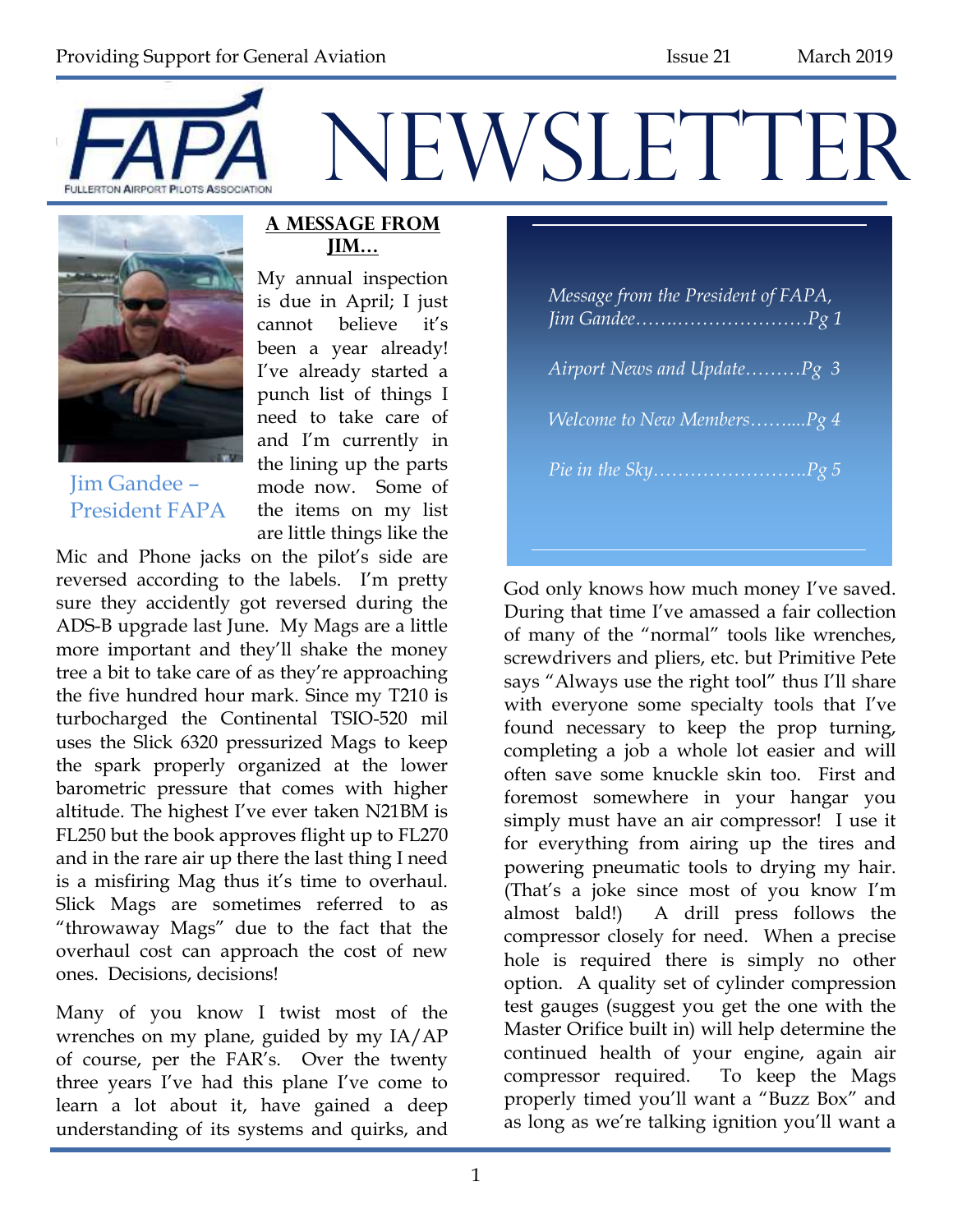pneumatic spark plug blaster, electrode gapping tool and feeler gauges. To reinstall the cleaned plugs you'll need a 1/2 inch drive torque wrench in foot pounds and for smaller jobs a 3/8 drive torque wrench graduated in inch pounds. An oil filter cutter is a must as well as a long, flexible magnet (most often used to retrieve dropped hardware), a strong flashlight and several inspection mirrors. Needle nose pliers of various shapes and lengths have been most helpful throughout the years as have a variety of different shaped dental picks. No one gets by without safety wire pliers and a variety of safety wire; you'll need those just to change the oil. A rivet squeezer comes in handy, don't need it too often but when you do nothing else will work. It seems like I use the vice and bench grinder pretty often and the parts washer sure comes in handy cleaning up dirty, greasy parts. My latest acquisition has been a Bore Scope. What a useful tool, and required by Continental by the way, to inspect the inside of each cylinder and all valves.

With all the tools comes the need for a small collection of hardware and other supplies including a tube of Dow Corning DC4 (o-ring lube) and spark plug thread lubricant. So now that you know I'm a tool guy shopping for a Christmas present for me should be pretty easy! P.S. If you need to borrow something give me a shout out.

As most of you are aware FAPA's Junior Aviator program makes available a beautiful Cessna 152 for \$65 wet to participants in the program. In keeping with FAPA's non profit status and our objective to encourage young adults to learn to fly we accept donations from those individuals and businesses that share our goals and therefore desire to support our program. Recently, Dretloh Aircraft Supply reupholstered the interior of our 152 at no cost. They did an outstanding job and it looks great! They're a local company located at 2830 E. La

Cresta Ave. Anaheim 92806. Next time you have interior needs for your aircraft please consider supporting those who support us. When you call Dretloh Aircraft Supply at 714.632.6982 ask for Mark Holte and when discussing your project thank him for his support of our program!



Speaking of the Junior Aviator program, we need CFI help! FAPA provides the aircraft to our Junior Aviators but they're short of CFI's. We've got some really dedicated people who have put this valuable JA program together and we need your help to keep it going. If you're a CFI and enjoy providing instruction to a great bunch of gung ho students please let us know. You can set your own hours/days of the week, fly when and how often you like and you are free to set your own rates. How much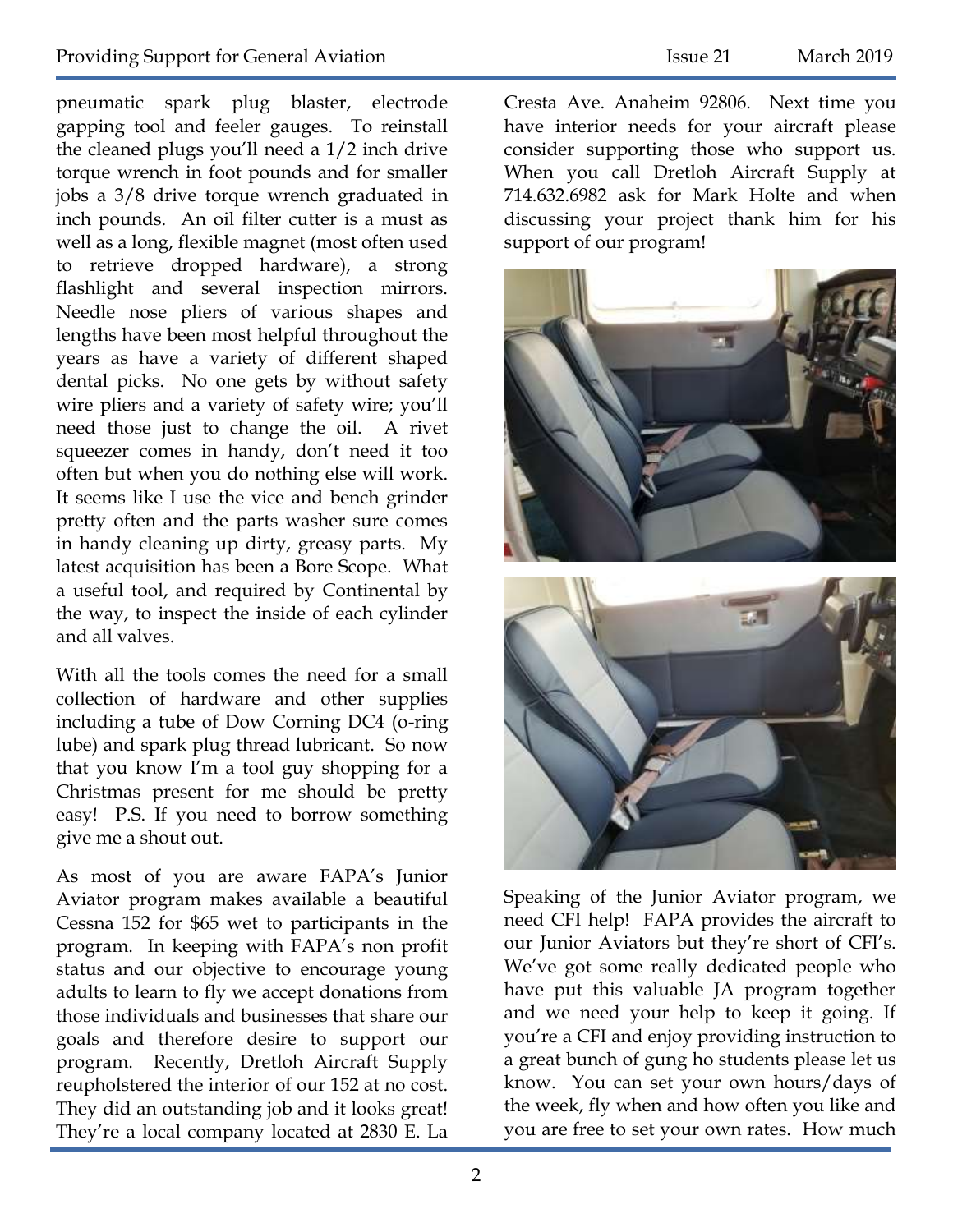better can it get? Interested CFI's please contact Van Richardson at 714.747.3167 or [vanmrich@att.net](mailto:vanmrich@att.net) or Tim Lloyd at 562.221.0871.

Lastly, we are already planning this year's Fullerton Airport Day and have pushed it back from the previous years in May to Saturday June 22. If you would like to participate or help out in any way or have an interesting or unusual aircraft you'd like to display please reach out to me.

Fly safe!

Jim Gandee President

> You can reach Jim Gandee at [fyrflyer@ca.rr.com](mailto:fyrflyer@ca.rr.com) or (562)587-9939



Brendan O'Reilly – Fullerton Airport Manager

**Airport News and UPDATES AIRPORT DAY 2019 on June 22nd** 

As we mentioned in the last newsletter, we're excited to start planning our open house event which was

historically held in May. We feel that the move to June will be better for a number of reasons and we're hoping to have a better attended event. Planning and organizing has already begun, so make sure to note the date change in your calendars.

#### **AEROSPACE AND AVIATION DAYS 2019**

The Association of California Airports and the Aerospace States Association, and other aviation groups have teamed up to hold the 6<sup>th</sup> annual Aerospace and Aviation Days at the State Capitol on Wednesday, April 3rd, 2019. The event will feature static displays, booths, and educational seminars. The Association of Unmanned Vehicle Systems International, Cal Pilots, Civil Air Patrol and others will be on hand to give legislators an inside look at the importance of our industry to the State of California.

If you would like to attend this event, please visit the website: [www.caaviationday.com](http://www.caaviationday.com/) for more information.

#### **NEW FIREFIGHTING EQUIPMENT COMING TO FUL**

The airport has purchased two compressed air foam firefighting systems (CAFR's) which will be mounted to the Operations vehicles. We have procured one (10) gallon foam system and one (30) gallon foam system. These units are not inexpensive, and it took a long time to complete the procurement process through specialized vendors. However, they have finally arrived and we are in the process of mounting the units to our trucks with the help of our Fleet Management crew.

We will be working with Fullerton Fire Department to put together a basic familiarization training program for airport staff as well as FBO line staff. When seconds count, this equipment can save lives and there is nothing more important than that. I'm very happy that FUL is in a position to equip our staff with these important tools and I'm happy to be part of a collaborative City effort to improve public service for all tenants and users of the airport.

#### **TERMINAL REHABILITATION PHASE 2**

We are just finishing up the Design Development phase of this project. Cost estimates are being finalized and conceptual drawings were shared at last month's FAPA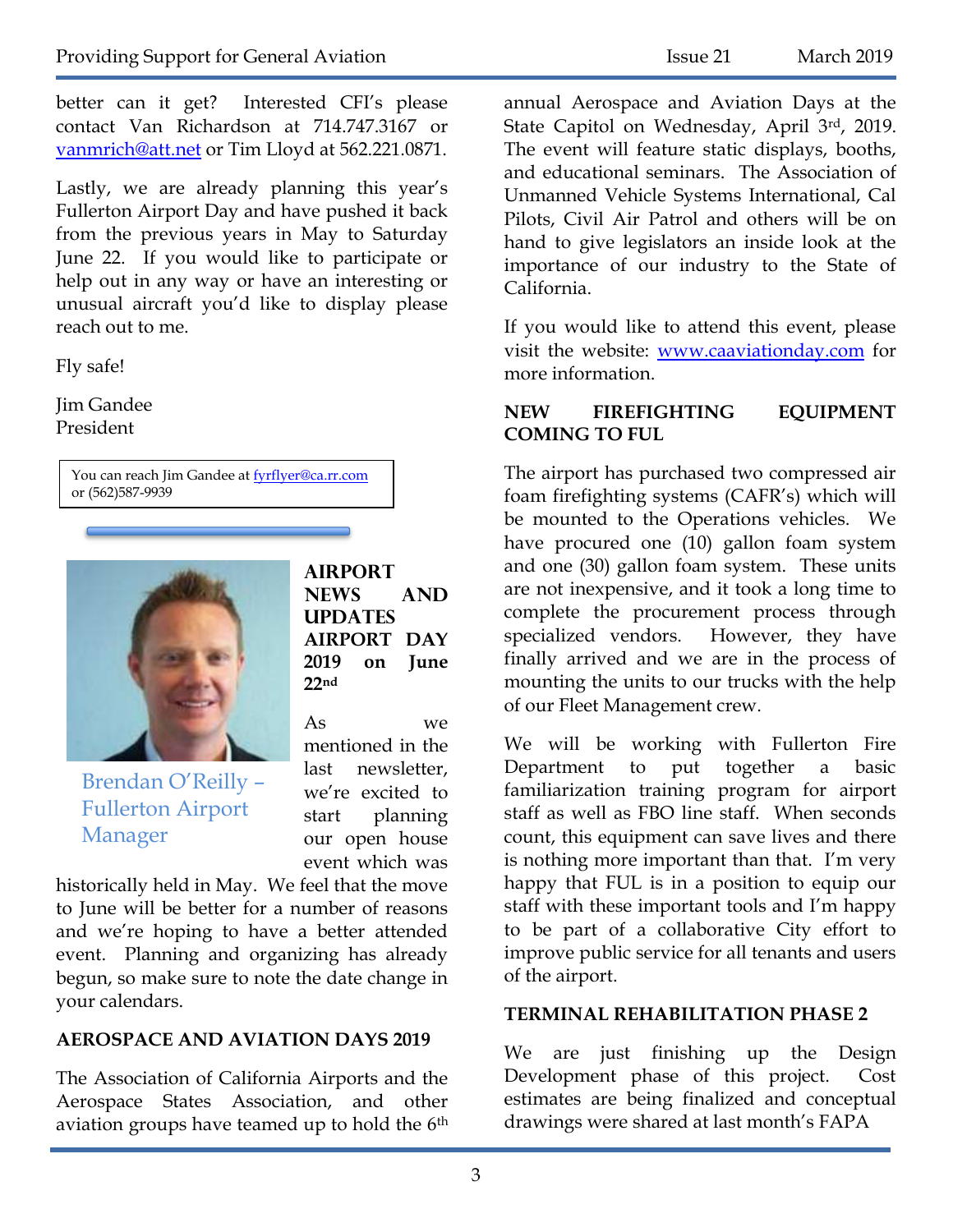meeting. The design calls for an entirely new stand-alone building next to and just west of the current airport administration building. Features would include new office space for airport staff, a large multipurpose room, and a



*Project designed by* **Development One, Inc**. **Architects, J. Bruce Camino, NCARB, AIA**

second floor observation deck where folks can come out and watch airplanes.

This project is expected to be done in three phases, with completion taking several years. I will share more information as it becomes available to us, including cost estimates and proposed schedules.





*Project designed by* **Development One, Inc**. **Architects, J. Bruce Camino, NCARB, AIA**

As always, if you would like more information or share your own thoughts please call the airport office at (714)738-6323, or email me @ [brendano@cityoffullerton.com](mailto:brendano@cityoffullerton.com)



#### WELCOME OUR NEW MEMBERS! December *Jason Corl*

*Will Clark Lorri Kobel James Percy Ken Rubin* February *Michael Cannata Arthur Gonzales* **March** *Donald Wood*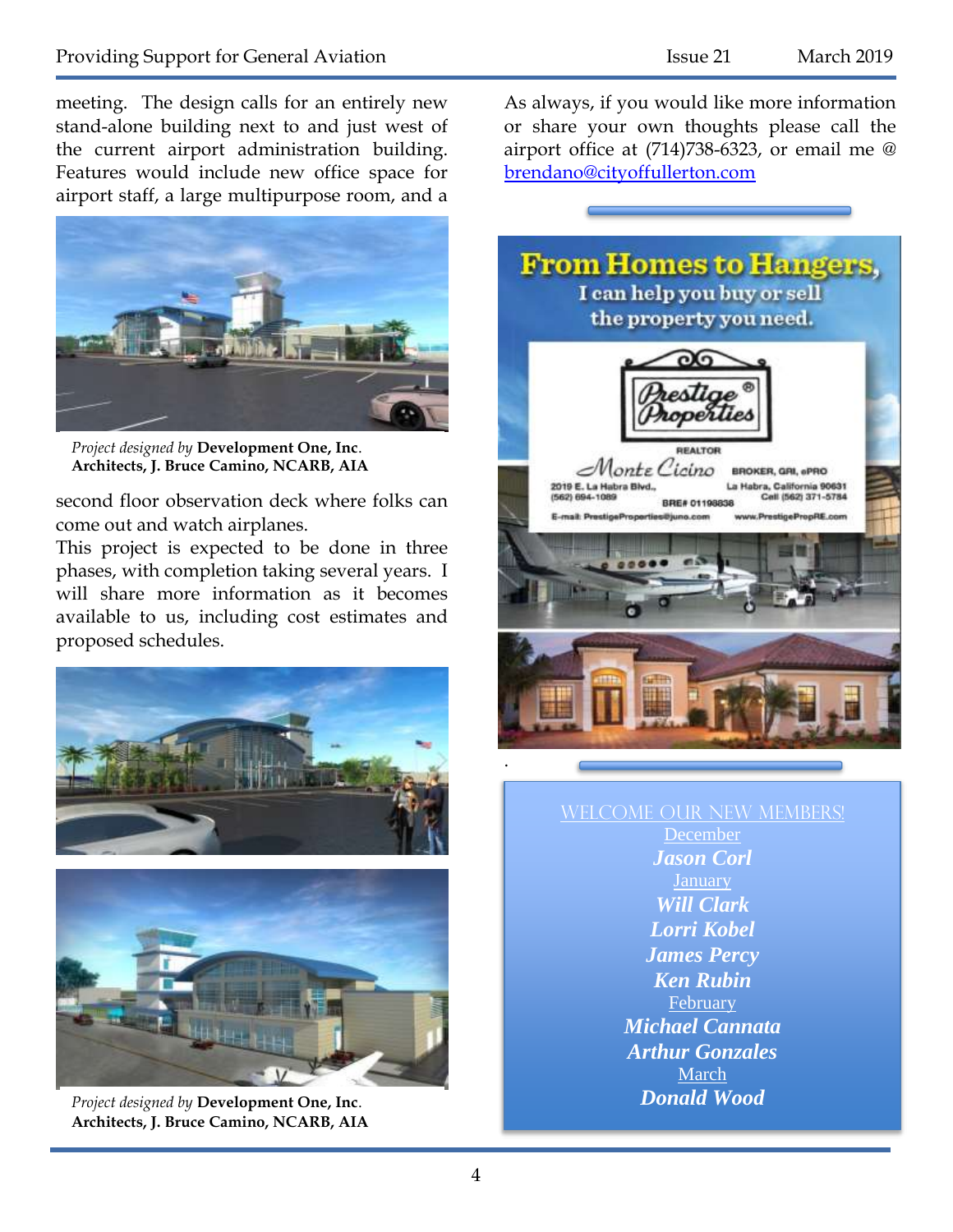

### **Flabob Airport Café (KRIR)**

One of my favorite airport cafes is Flabob Airport Café

located at Flabob Airport (KRIR).

The airport was established in 1925 making it a true historical aviation gem. The founders of the airport were Flavio Madariaga and Bob Bogan. Take the first three letters of Flavio's and Bob's name and you come up with "FLABOB". The building originally was the



cookhouse of the NCO Club at Camp Haan. Flabob Airport is also home to EAA's Chapter 1 founded by Ray Stits. Upon arrival you'll notice that several Douglas DC-3's, and the Flabob Express is a strong attraction at the Fullerton Airport Day.



The restaurant is owned by Brenda Hernandez and one of the servers is her daughter Brenda (Yes both Mom and daughter have the same name). I recently visited the restaurant for lunch on a Tuesday and the place is busy yet very comfortable. There is a nice patio area on the airport side of the restaurant with plenty of seating to watch airplanes take off and land.



The café is open 6:30 am to 3:00 pm daily. The portions are plentiful and service quick. I ordered a chicken fried steak breakfast and I must confess there were no leftovers due to my lack of self-control.

Flying from Fullerton Municipal Airport to Flabob Airport is a quick flight. If you use flight following you'll be handed off to Riverside Airport (KRAL) Tower for the transition. Flabob Airport is a non-towered airport so make your calls as there can be traffic in the pattern. If you choose to go without flight following you'll likely make calls with Chino Airport (KCNO) and Riverside Airport (KRAL) for transitions to Flabob Airport.



#### **KRIR** Flabob Airport

CTAF/Unicom: 122.8

Runways 06 and 24, 3,190 Feet x 50 Feet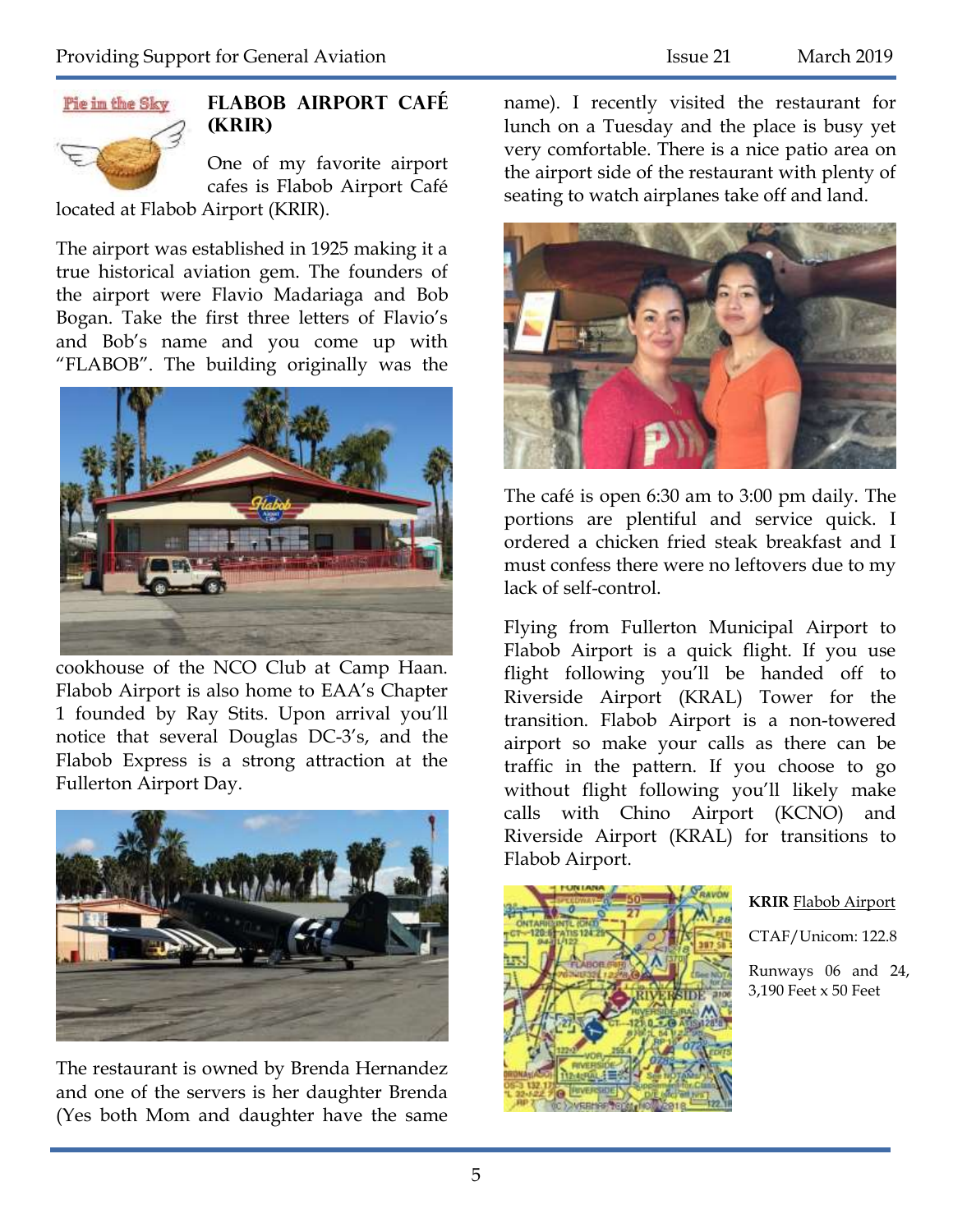# THANK YOU TO OUR SPONSORS